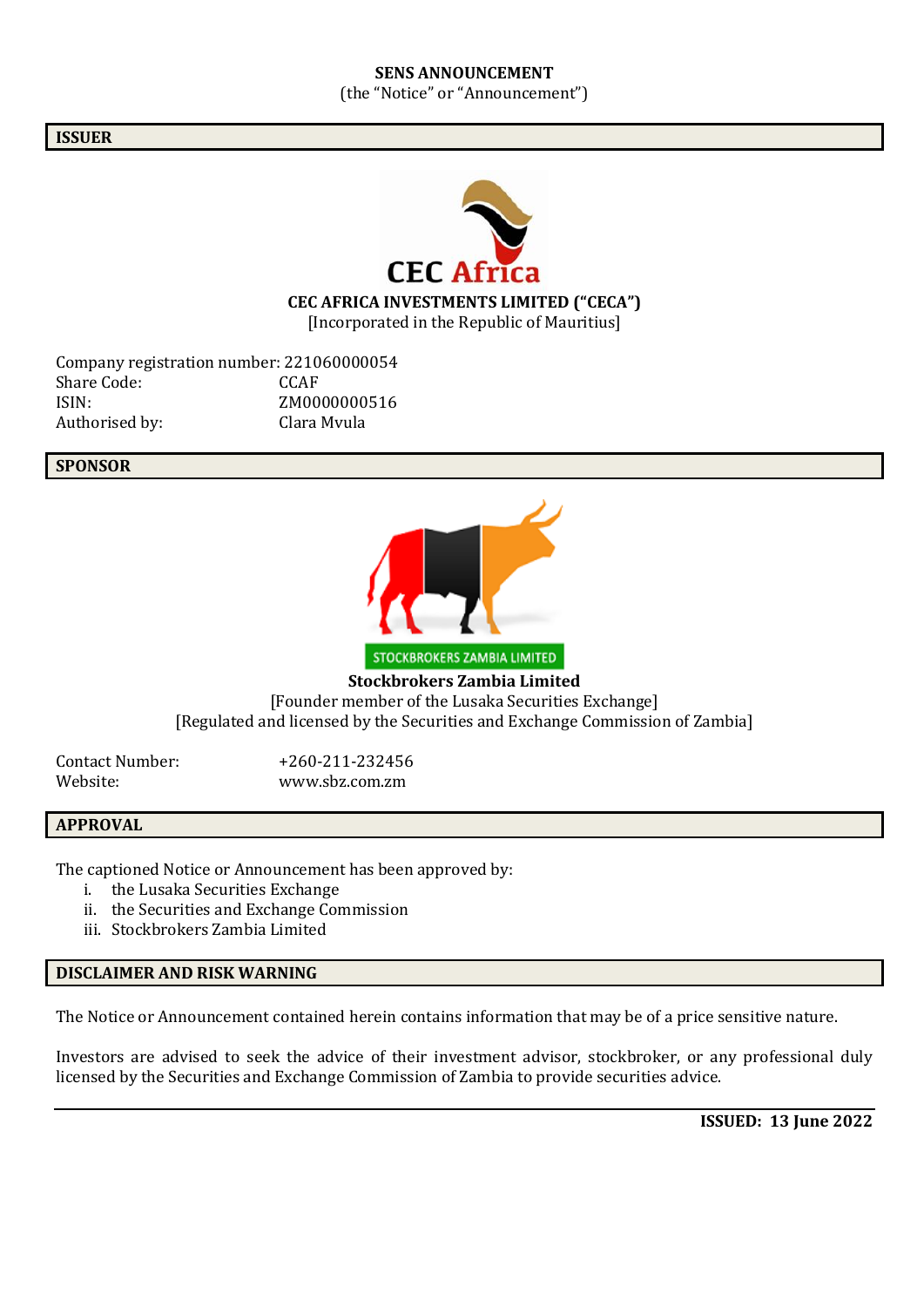

# **CEC AFRICA INVESTMENTS LIMITED**

[Incorporated in the Republic of Mauritius] Company registration number: 221060000054 Share Code: CCAF ISIN: ZM0000000516 ["**CCAF**" or the "**Company**"]

## **FURTHER CAUTIONARY ANNOUNCEMENT**

Shareholders are referred to the cautionary announcement dated 15 December 2021 issued by the CEC Africa Investments Limited ("**CECA**" or the "Company") informing the market of the developments in Nigeria in relation to Abuja Electricity Distribution Plc ("AEDC").

Shareholders are aware that in December 2021 the Bureau of Public Enterprise ("BPE") who holds shares in AEDC, appointed an interim Board of Directors and management team to stabilize the operations of AEDC that were being affected by the dispute between the shareholders of KANN Utility Limited ("KANN").

In response to the alleged takeover of the operations of AEDC, KANN had instituted a suit against the BPE and other government agencies seeking a court ordered restraint against interference with the operations at AEDC. Subsequently, the parties have agreed to settle the matter out of court and on 16th February 2022, the Court ordered parties to explore settlement out of court. A report on the out of court settlement was pushed forward from 25<sup>th</sup> April 2022 to 16<sup>th</sup> June 2022.

CECA will inform the public of further developments in the matter as they become known. Accordingly, shareholders are advised to exercise caution when dealing in the Company's shares until a full announcement is made.

**Clara Mvula Head, Corporate Services**